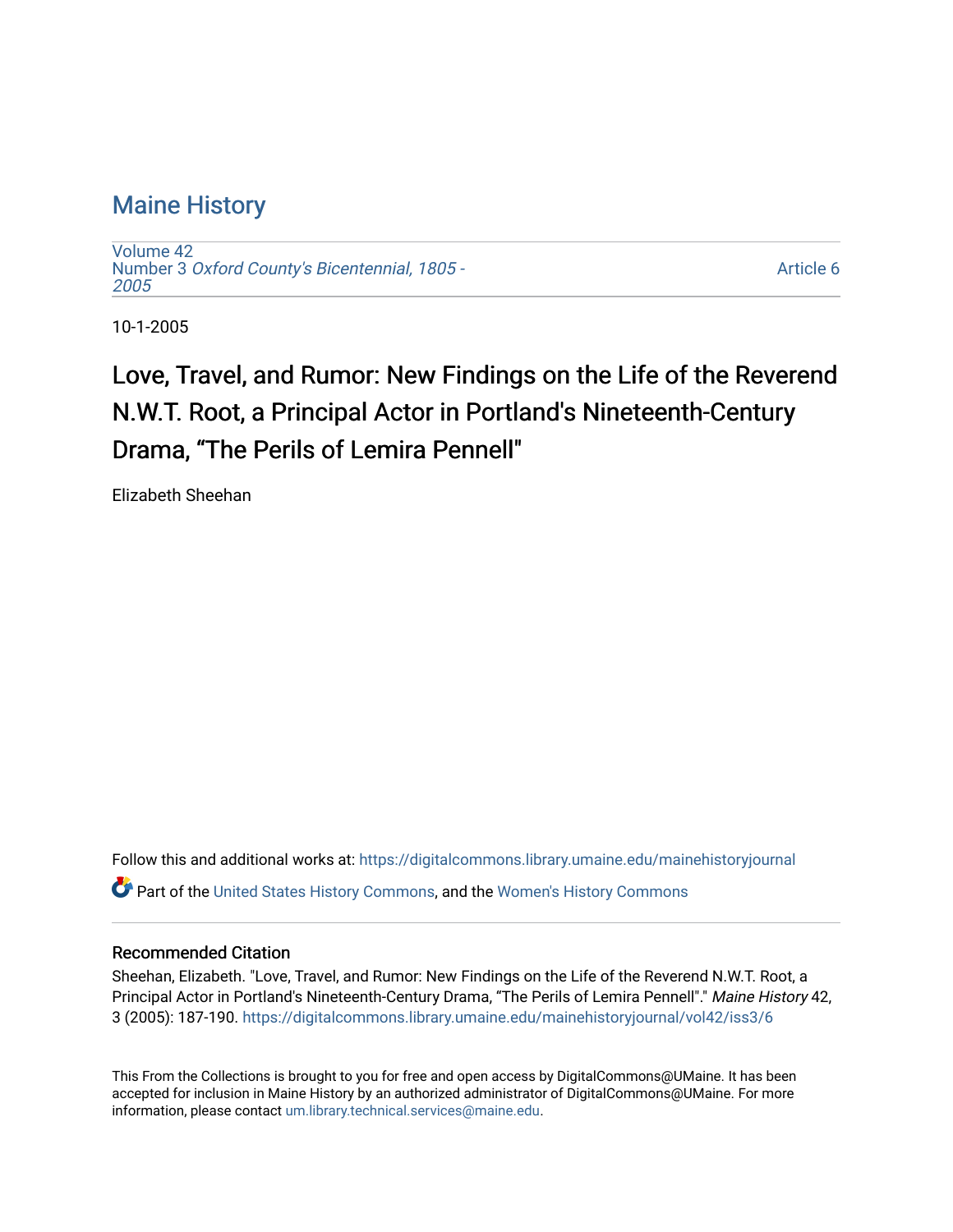# **FROM THE COLLECTIONS**

Love, Travel, and Rumor: New Findings on the Life of the Reverend N.W.T. Root, a Principal Actor in Portland's Nineteenth-Century Drama, "The Perils of Lemira Pennell"

#### BY ELIZABETH SHEEHAN

**A** MONG THE newly acquired Banks/Brinkler Family Papers (Coll. *L \* #2127) are manuscript material, photographs, drawings and A official documents relating to Reverend Nathaniel W.T. Root, canon of Portland's Episcopal Cathedral, Pastor of St. Paul's Church, and a key figure in a largely forgotten religious and social controversy.

In 2003, when I completed a paper on Lemira Pennell, a nineteenth century insane asylum reformer and inmate, and Reverend Root, the man she accused of improprieties, I had to content myself with a brief description of Root's life drawn from an obituary and from Lemira's writings. Working with materials available from the Maine Historical Society and Portland's Episcopal archives, I had hoped to draw full character portraits of Lemira and the clergy alleged to be involved, but I was stymied by the lack of available information on both her minister (Reverend Root) and Portland's prominent Episcopal Bishop Henry Adams Neely. Twelve pamphlets written by Lemira Pennell and published from 1874-1891 are in the Historical Society archives (Maine S.C.# 765). Numerous records, sermons, and letters written by Bishop Neely are on file at the Episcopal Archives in Portland.

I went forward with these incomplete sources and then spent the next year researching Jeremiah Hacker, a nineteenth century Quaker newspaper publisher and social reformer. (Hacker's newspaper, *The* Portland Pleasure Boat, published from 1845 to 1866, is in seventeen volumes, Coll # QJ 917.36 P837.) Meanwhile, Bill Barry and the Historical Society staff uncovered the Reverend Root's early papers among the newly acquired Banks/Brinkler family papers. (Mrs. Charles [Florence] Banks was the Reverend Root's daughter.) These papers range from the 1840s to the 1870s and include an autograph book from Rev. Root's college years, a love letter to his wife just prior to their marriage, a date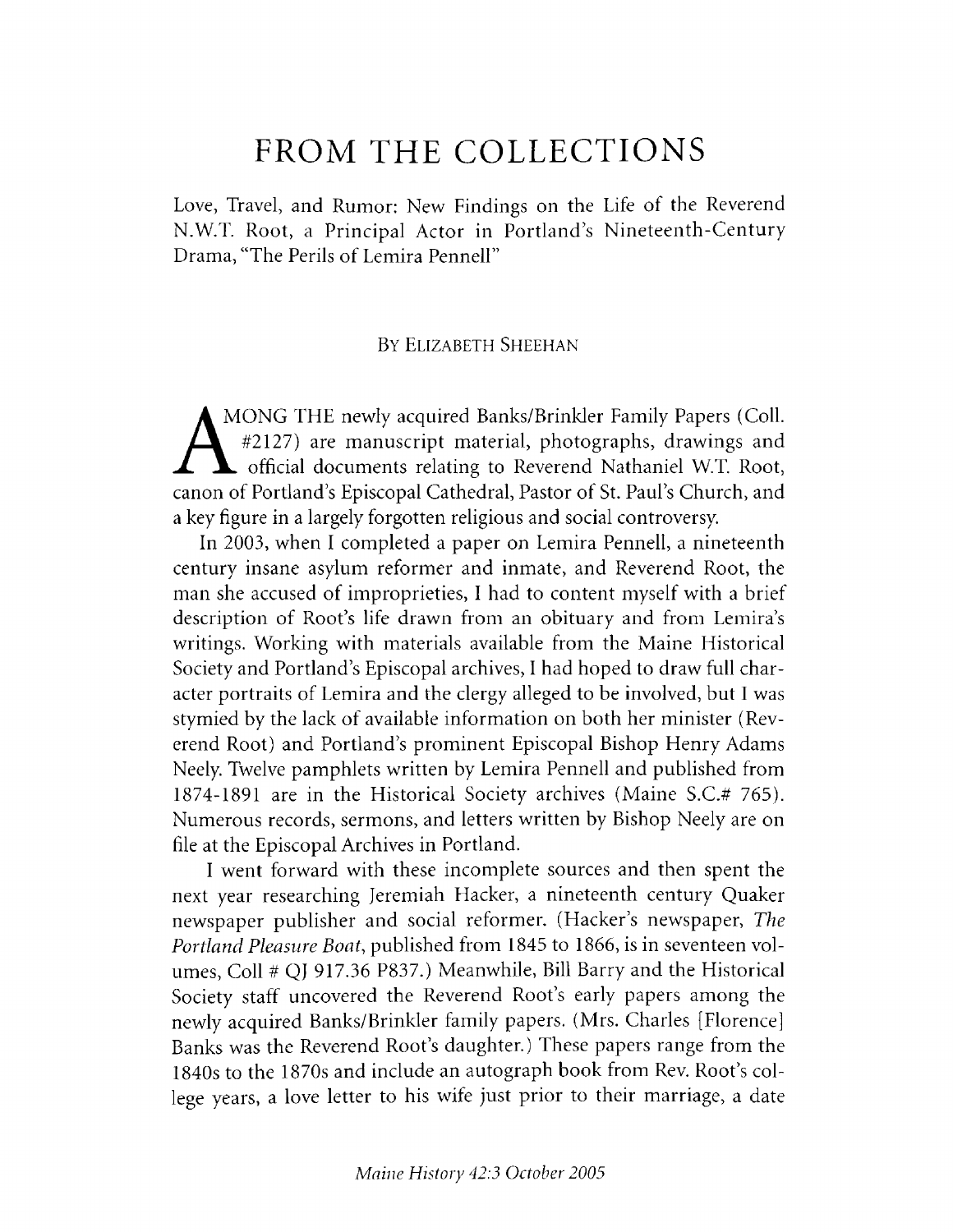book from his first year serving parishioners in Portland, and, most telling, a letter from his wife to the mayor of Portland asking for the newspaper account of his death to quell "rumors" about it and the mayor's official reply. His travel diaries, pencil sketches, and children's stories support the profile drawn in Episcopal Church writings that the Reverend Root had all of the artistic and literary talent that one would expect from the refined and extensive education and travel that his background would produce *(NorthEast* #4, January 1873, p. 27).

The woman at the heart of this controversy, Lemira Clarissa Ormsby Pennell (1821-1893), was born near Gardiner and became a communicant of the Episcopal Church as a young woman. She married Francis Pennell in November 1843 and had two children. In the late 1860s, she was a middle-aged widow living in Portland and one of the founding members of the new St. Paul's, the church built near the bottom of Munjoy Hill to serve members there after the 1866 fire. According to Lemira's pamphlets, she socialized fairly frequently with Reverend Root and his wife in his capacity as the priest at St. Paul's and canon of the equally new Cathedral. It was during one of these occasions, Lemira asserts, that Root "talked and behaved shamefully" at her house. From December 1871, the time of the alleged event, until 1873 Lemira approached the Episcopal hierarchy, working through the chain of command from her local wardens to the Bishop.

On December 14, 1872, Root died of smallpox in the Pest House portion of the Portland Alms House and was temporarily interred in the Alms House "Yard" (Jordan, *Eastern Cemetery*, 1987, p. 160). According to Episcopal sources, Reverend Root contracted smallpox while working among its victims on Munjoy Hill, a duty he took on less than a year after he was accused of sexual misconduct. (To add to the complexity of accounts of Reverend Root's death, a newly uncovered Yale University obituary states that the Reverend Root contracted smallpox while in Boston following the 1872 fire and epidemic while researching sources for his publications. See *Record of the Class of 1852 Yale College*, 466.852, Vol. 5)

The Archdiocese sent lawyers to insist that Lemira retract her accusation in writing. Her refusal initiated cycles of incarceration in insane asylums and poor houses from 1878 until her death in 1893 in the Augusta Mental Health Institute. In the interim, in 1883, she sued the doctors involved in her incarceration. Unfortunately, Maine law protected doctors, holding them responsible only for their diagnosis, not the actual commitment, which was the provenance of selectman and other town officials. She also wrote and published twelve pamphlets on her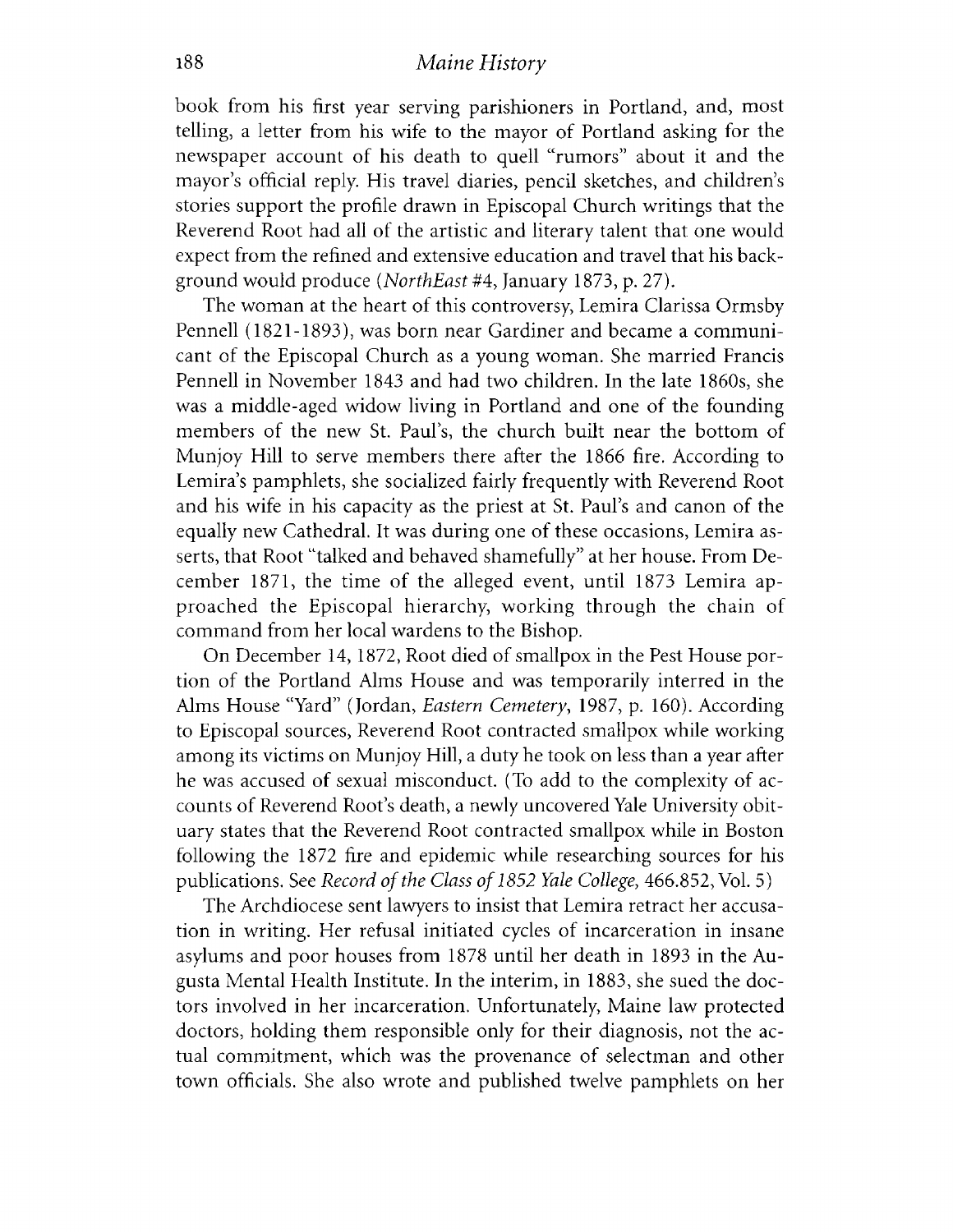personal experience in insane asylums and detailed proposals for revising the physical conditions of the hospitals.

Lemira's arguments for the righteousness of her case appeal to the moral superiority of women, a connection that linked her particular cause with women's roles in sexual and social spheres:

This is a question which deeply concerns women, and no truly womanly woman can help feeling that she has been belittled by social contact with a man who has been openly charged all these years with such gross crimes as Bishop Neely has been able to disprove, or attempted to escape from otherwise than by saying, The same charges are made against other clergymen.' *( The Memorial Scrapbook*, 1883).

Lemira appealed to other women and made her case through churchsanctioned, and then outside women's networks. As a member of the Episcopal Church, she first approached the warden's wives (1871) with her concerns, and later, as this and lawyers failed her, she appealed in person to women members of St. Mark's in Augusta, after being refused communion. (She had been excommunicated nine years before.) Throughout her incarcerations and struggles with the church, her pamphlets were published by Boston supporters, including Julia Ward Howe. Lemira's ability to sustain connections with other grass-roots and prominent women kept her cause alive throughout her life and produced documents that sustain knowledge of her case and advocacy.

With the addition of some of Rev. Root's early papers, we have a detailed personal glimpse of how his economically and socially privileged life and development of the literary, social, and artistic expression it afforded related to Lemira Pennell's. The Banks-Brinker (Root) Collection augments the visual and genealogical dimensions of Reverend Root's life as a young man, a husband, father, and artist. It helps us understand his character and the context of his life as both priest and human being. Lemira Pennell's pamphlets illustrate the course of her development from victim to social critic, writer, and activist. Both contribute to our knowledge of how the personal dimensions of nineteenth century social issues such as institutional and sexual politics, mental health, and class were enacted in Maine.